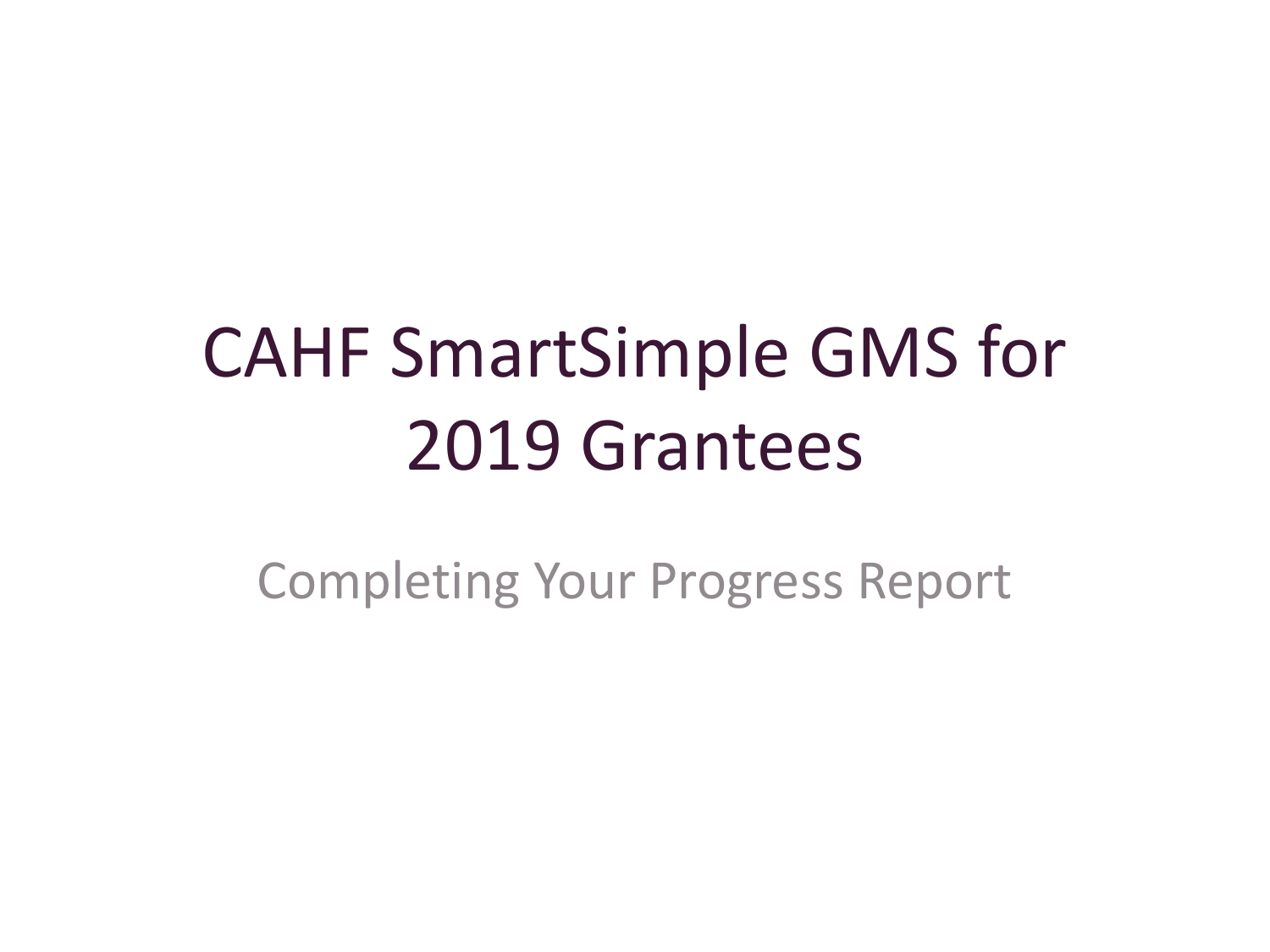#### System Emails

- Make [noreply@smartsimple.com](mailto:noreply@smartsimple.com) a trusted address/domain in your email client
- View Chapters 1-3 videos for applicants at <http://conalma.org/smartsimple/> for a refresher on making SmartSimple work with your browser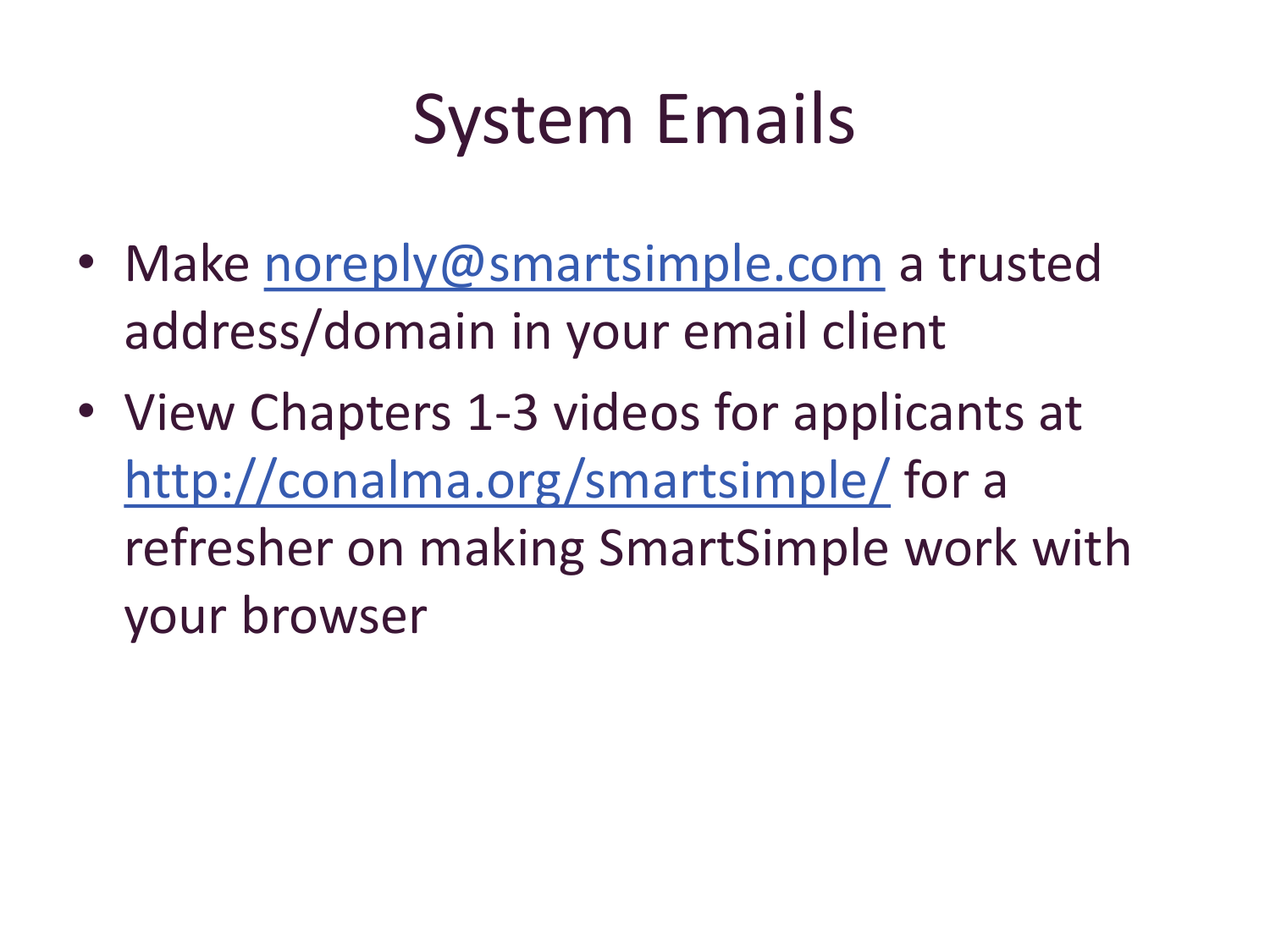#### Reporting Process

- Progress Report Due email arrives 30 days before due date (July 3, 2020)
- Report form drops into your "Requires Attention: Pending Reports" bucket
- Documents from the previous system already added to your report form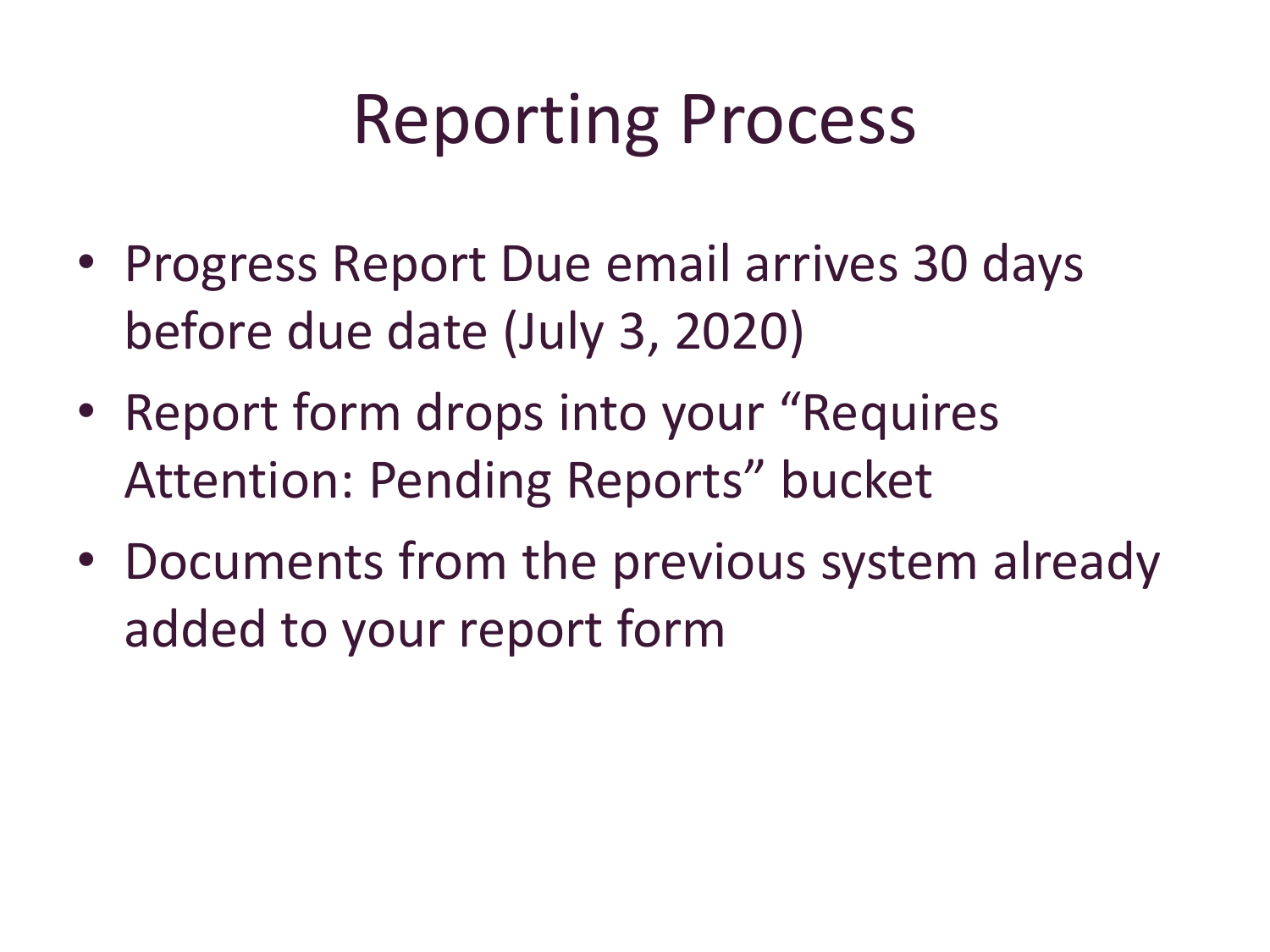## Report Tabs

- Modified report for 2019 grantees
- Progress: Select percentages, add text
- Effectiveness to Date: ratings, text, and grant status questions
- Budget: upload a budget document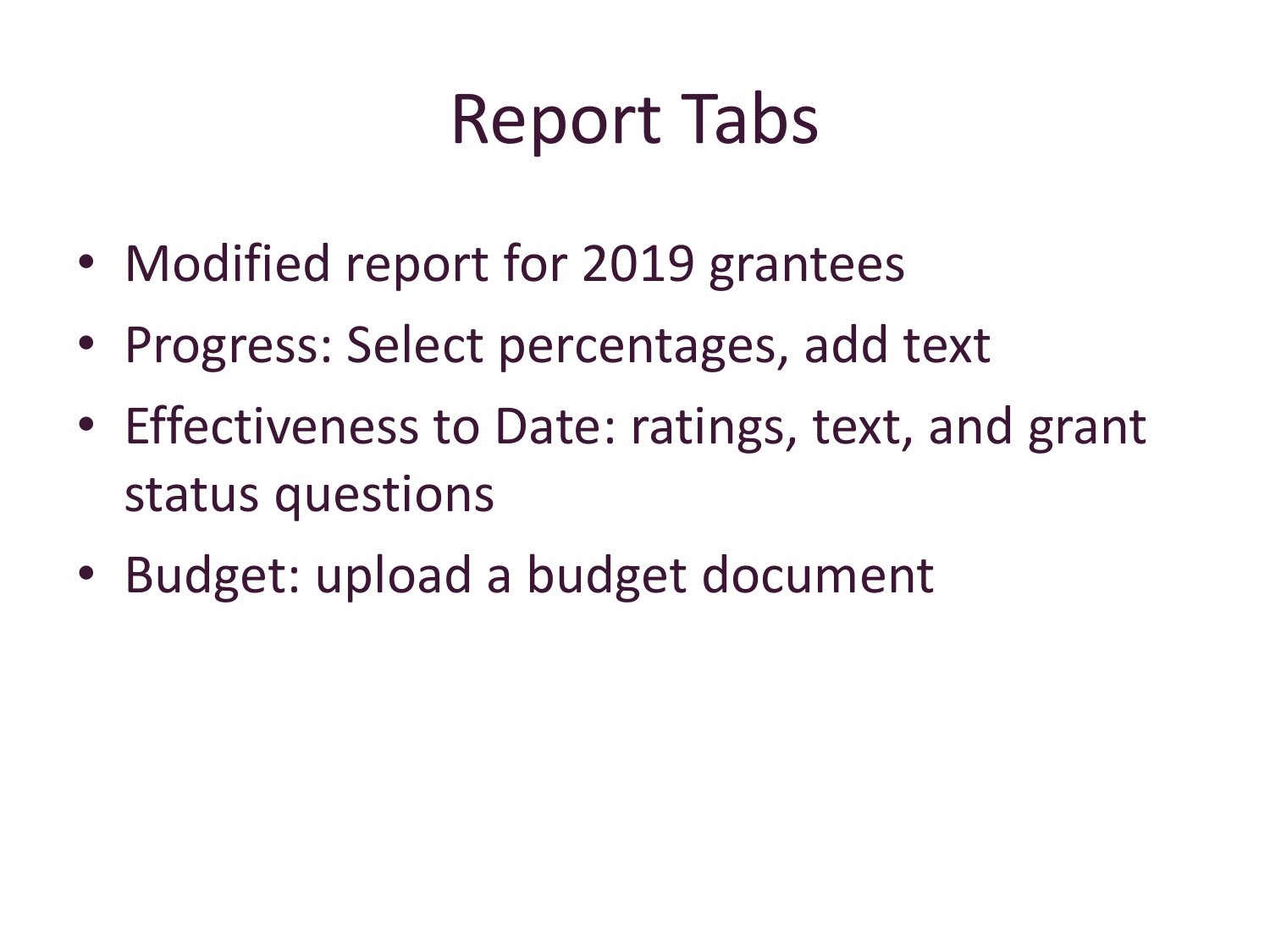## Requesting Changes

- Scope changing what you do
- Extension needing more time to do it
- If you need to change your budget, discuss with Program Director Nelsy Dominguez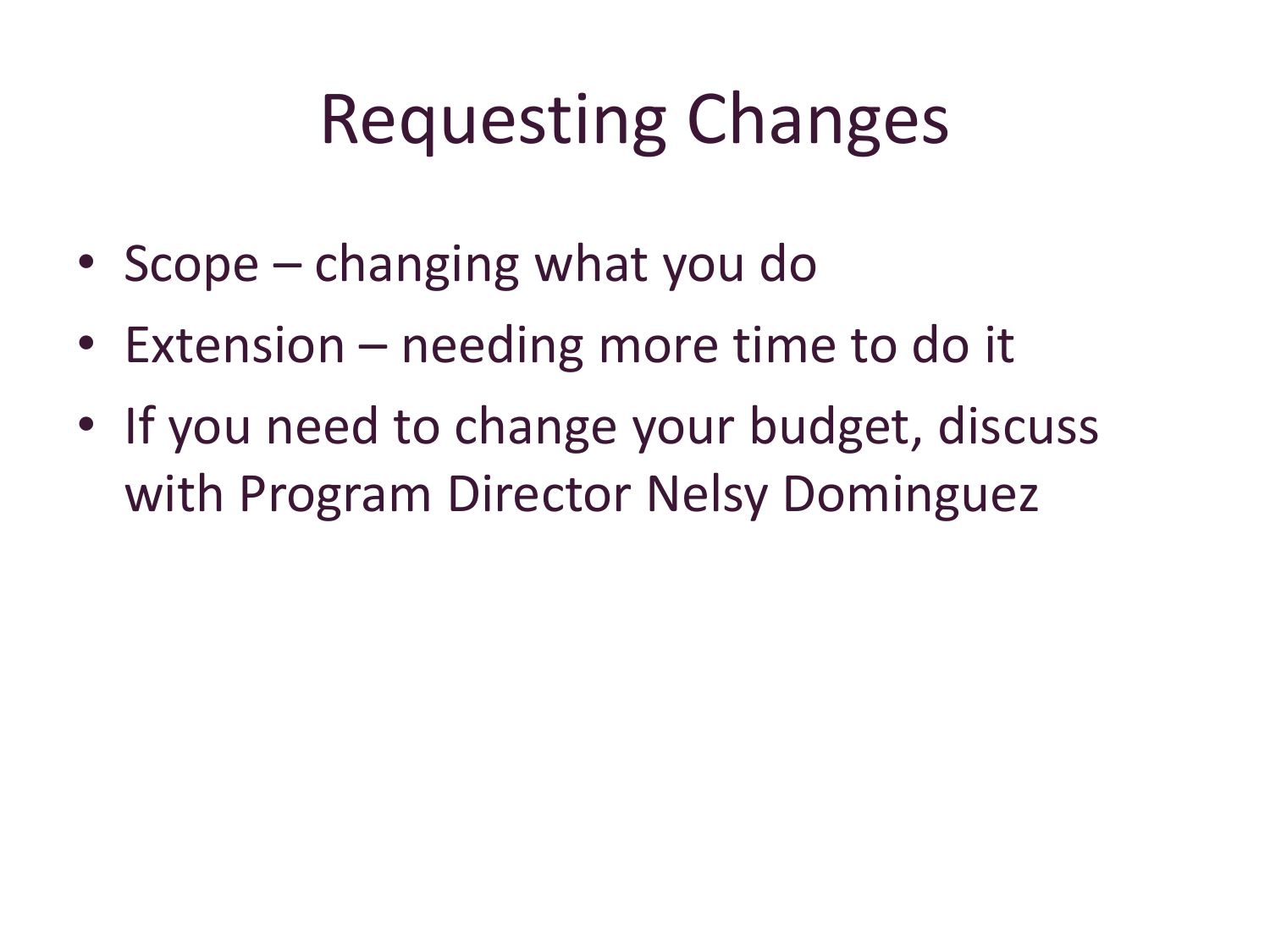## Approved Budget

- Operations/core funding support upload current organization budget showing expenditures YTD
- Other funding use Progress Report Budget Template provided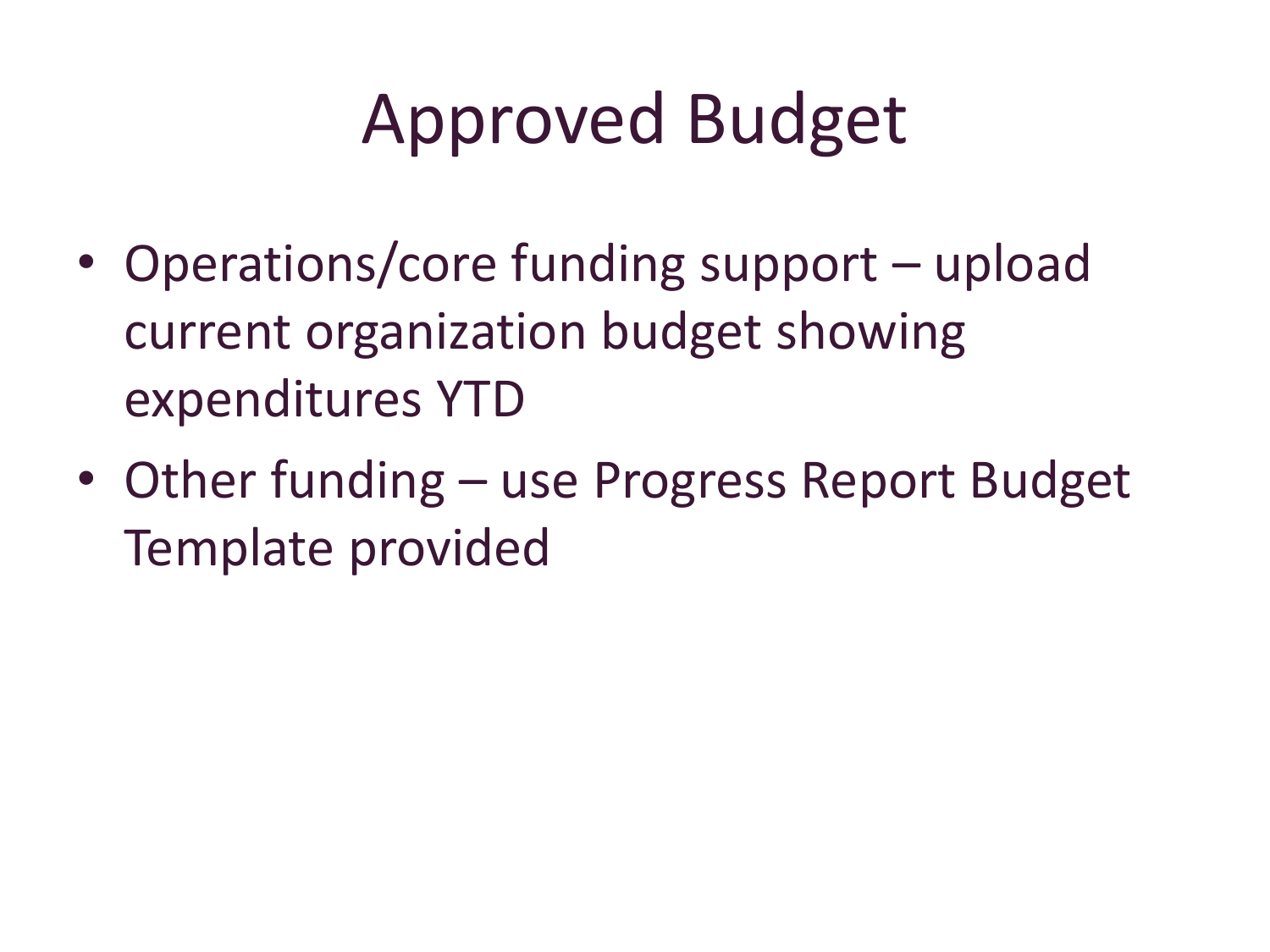## Submitting the Report

- If you answered "yes" to either of the grant modification questions use "Submit – Grant Modification Pending" button
- If you answered "no" to both, use the "Submit" – No Grant Modification Pending" button
- Submit errors are links you can use to fix the errors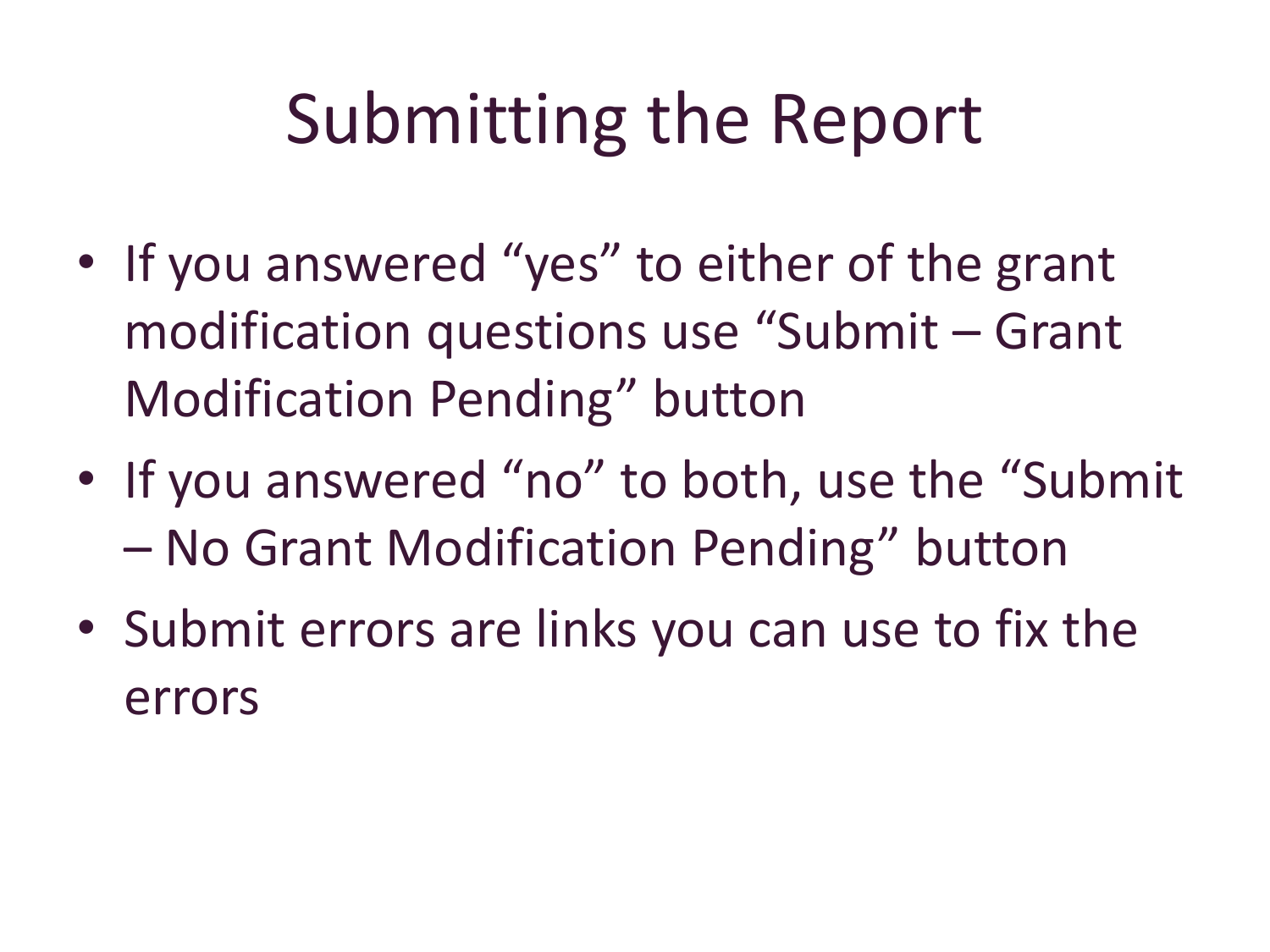#### Grant Modification

- "Requires Attention: Pending Grant Modification"
- Open and complete the form, click "Submit"
- Your Progress report has moved to "Report Pending Grant Modification" bucket
- When the Modification has been approved, you'll be notified and prompted to finalize submission of your Progress Report